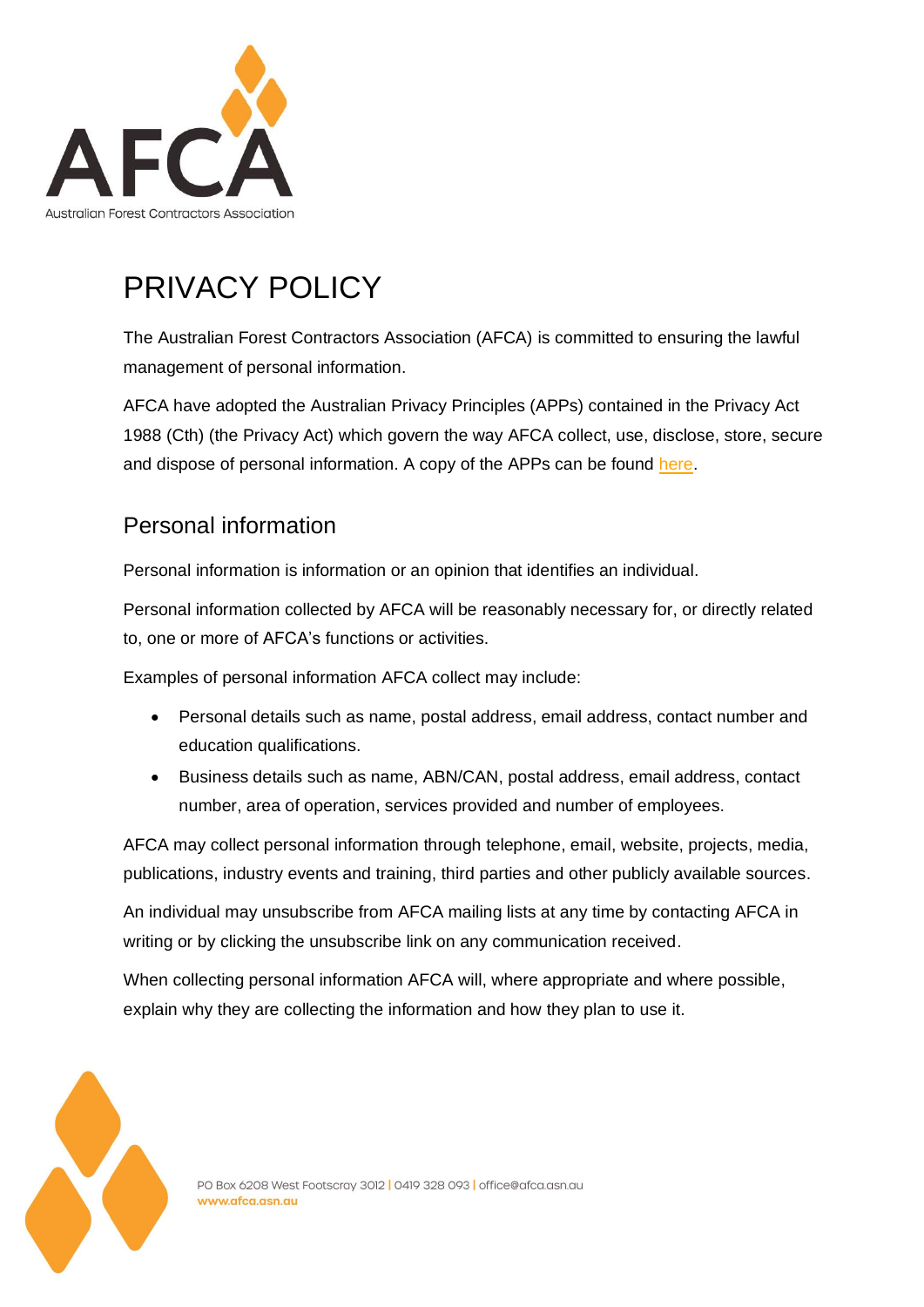# Sensitive information

Sensitive information includes information or opinion about an individual's racial or ethnic origin, political opinions, membership of a political association, religious or philosophical beliefs, membership of a trade union or other professional body, criminal record or health information.

Sensitive information will be used by AFCA with the individuals consent or where required or authorised by law for the primary purpose for which it was obtained or for a secondary purpose that is directly related to the primary purpose.

#### Third parties

Where reasonable and practicable to do so, AFCA will only collect an individual's personal information from them.

In some circumstances AFCA may be provided with information by third parties. In such a case AFCA will take reasonable steps to ensure the individual is made aware of the information provided by the third party.

# Disclosure of personal information

Personal information may be disclosed in a number of circumstances including third parties where an individual consents to the use or disclosure and where required or authorised by law.

# Security of personal information

Personal information is stored in a manner that reasonably protects it from misuse, loss and unauthorised access, modification or disclosure.

When personal information is no longer needed for the purpose in which it was obtained, AFCA will take reasonable steps to destroy or permanently de-identify the personal information. Most personal information is or will be kept by AFCA for a minimum period of 7 years.